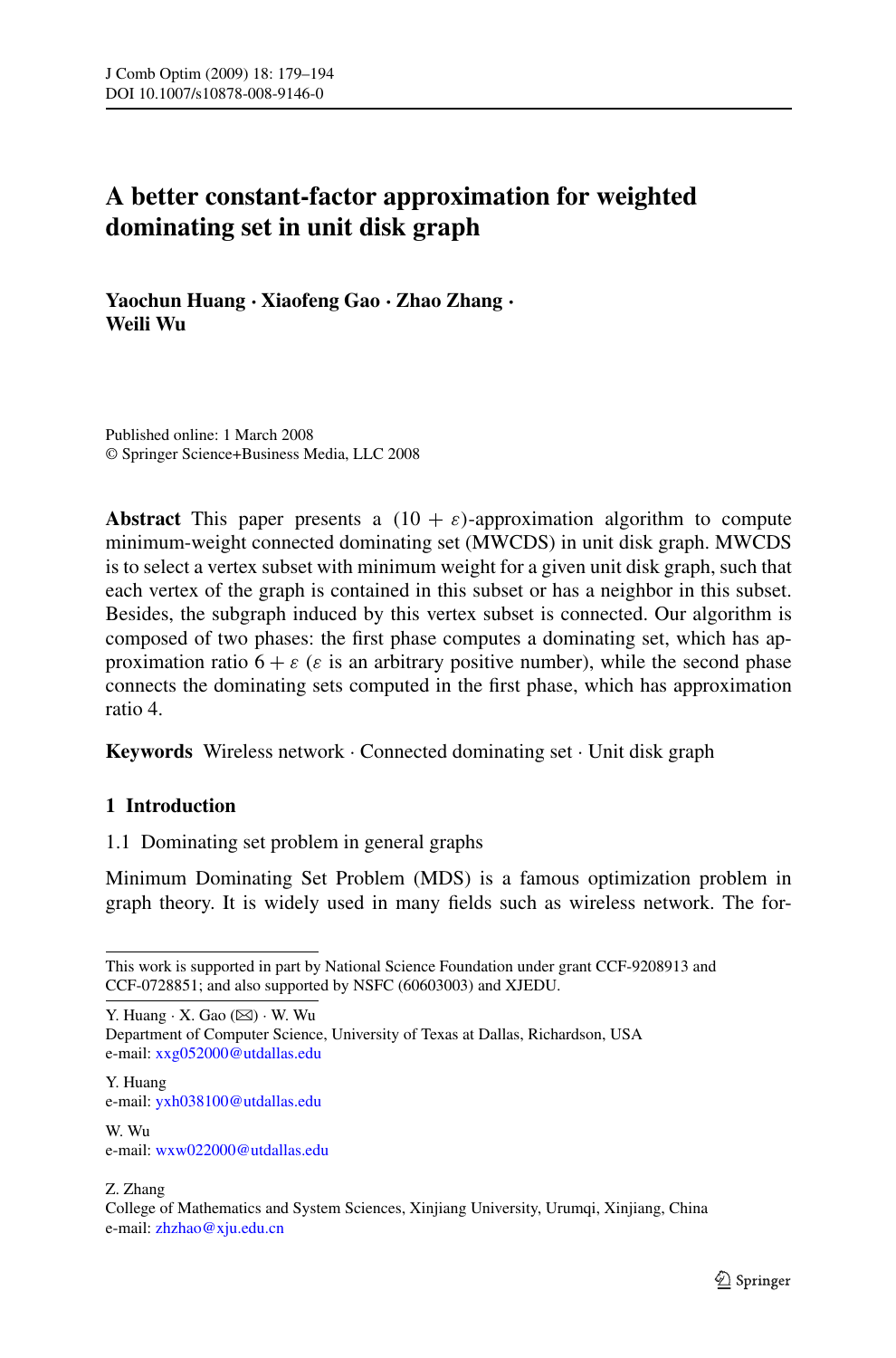mal definition of this problem is: Given an undirected graph  $G = (V, E)$ , we want to find a subset  $D \subseteq V$  of its vertices with minimum number, such that for each vertex in *V* , it is either in *D* or has a neighbor in *D*. Then *D* is a dominating set of *G*. If we assign each vertex a weight, which is motivated by applications in wireless ad-hoc networks (e.g., nodes in a wireless ad-hoc network have different limited energies), our problem will become Minimum Weighted Dominating Set Problem (MWDS). The formal definition is: Given an undirected graph  $G = (V, E, W)$ , where  $W$  is the weight set for  $V$ , we want to find a minimum weighted dominating set *D* ⊂ *V*.

In network transmission process, it is not enough to only select minimum weighted dominating set. Each node should also be able to communicate with any other node in the graph. Therefore, we need Minimum Weighted Connected Dominating Set Problem (MWCDS): find a dominating set  $D \subseteq V$ , such that the subgraph induced by *D* is connected.

Garey and Johnson ([1979\)](#page-15-0) showed that MDS is  $N\mathcal{P}$ -hard. In fact, MDS for general graphs is polynomially equivalent to the Set Cover problem (Bar-Yehuda and Moran [1984\)](#page-15-0). Therefore, no polynomial time algorithm can achieve an approximation ration better than  $O(\log n)$  (Vazirani [2001\)](#page-15-0) (*n* is the number of vertices in graph), unless  $N \mathcal{P} \subseteq DTIME[n^{O(\log \log n)}]$  (Feige [1996\)](#page-15-0). Till now, the best known approximation ratio for MWCDS in general graphs is  $O(\log n)$  (Guha and Khuller [1999\)](#page-15-0).

#### 1.2 Dominating set problem in unit disk graph

In this paper we mainly concern MWDS and MWCDS in Unit Disk Graph (UDG). A Unit Disk Graph is a graph in which each vertex is associated with a unit disk in the plane. For a given UDG *G*, we use *d* to denote a unit disk (which also means the center of this disk. To distinguish the two expressions, we will call *center d* or *disk d*). Two vertices are adjacent (or there's an edge between two vertices) if and only if their corresponding unit disk intersect each other. In another word, if *d*<sup>1</sup> and *d*<sub>2</sub> are adjacent, we will have  $dist(d_1, d_2) \leq 2$ . Therefore, we can increase the radius of the  $d_1$  and  $d_2$  from 1 to 2 and obtain an equivalent statement: if  $d_1$  and  $d_2$  are adjacent, then the center of  $d_2$  will locate inside disk  $d_1$ , or  $d_1$  will cover  $d_2$  (and vice versa). In the following sections, we will use disks with radius 2 for convenience.

A disk  $d_1$  is said to *dominate* (or be *dominated by*) another disk  $d_2$ , if  $d_1$  and *d*<sup>2</sup> are adjacent in *G*. A vertex set *D* of a graph *G* is said to be a *dominating set* if every vertex in  $G$  is either in  $D$  or is dominated by a vertex in  $D$ . A dominating set *D* is connected if  $G[D]$ , the subgraph of *G* induced by *D*, is connected. Then our problem is just to find a minimum weighted connected dominating set in *G* (MWCDS).

The motivation to study dominating sets in unit disk graphs comes from wireless ad-hoc networks, where dominating sets have been proposed for the construction of routing backbones (Dai et al. [2002\)](#page-15-0). Each node of the graph represents a wireless device, and two hosts, located closely together within wireless transmission range of each other, are connected by an edge representing that they can communicate with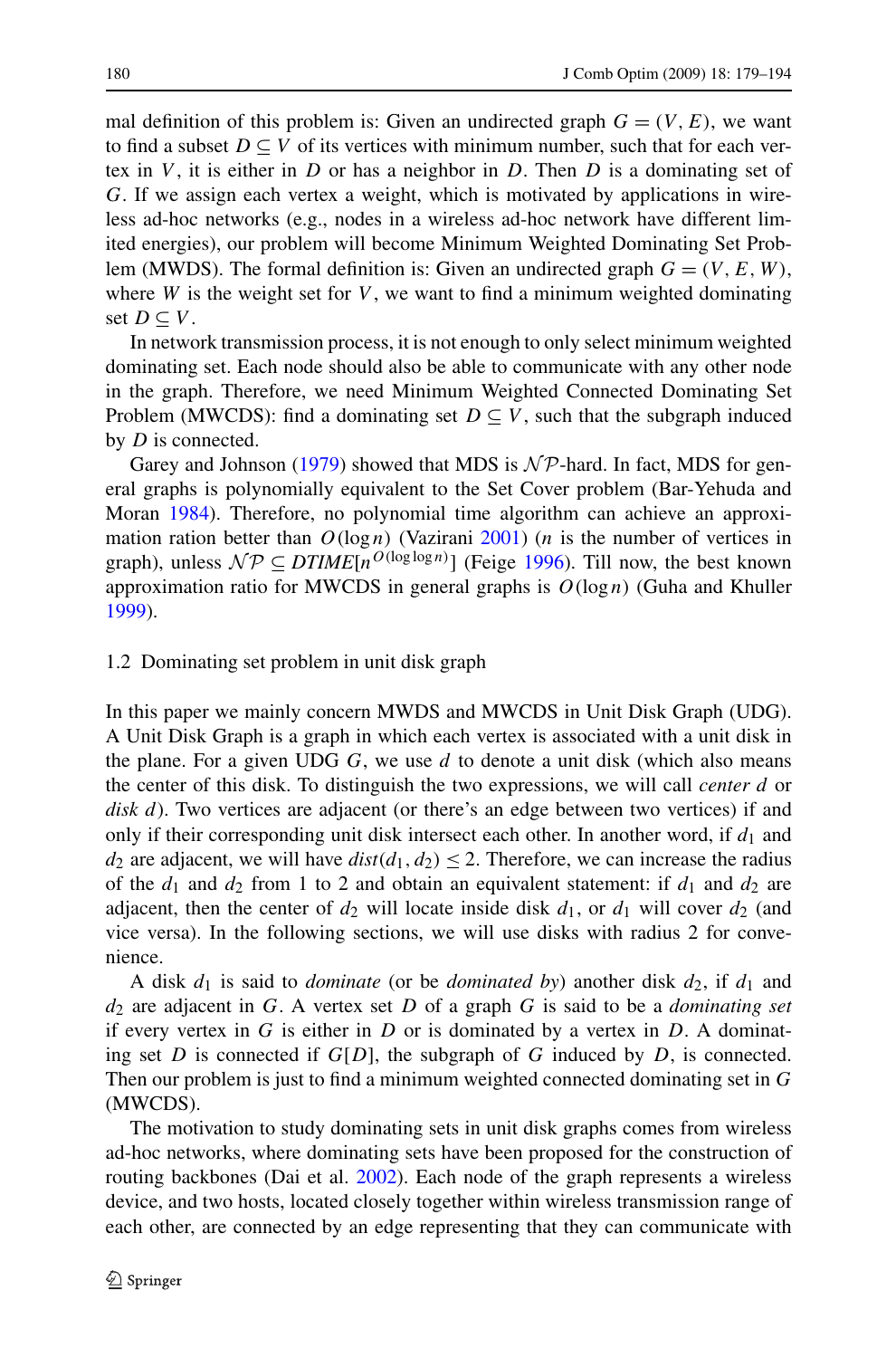each other. Besides, a message that is broadcasted by all nodes of a dominating set should be received by the whole network. Therefore, a small connected dominating set is an energy-efficient routing backbone (Wu and Li [1999\)](#page-15-0). Recent work has emphasized that ad-hoc networks are often heterogeneous since different nodes have different capabilities. Therefore it is meaningful to assign weights to the nodes (e.g., assign small weight to nodes with a large remaining battery life) and aim to determine a (connected) dominating set of minimum weight (Wang and Li [2005](#page-15-0)).

Clark et al. ([1990\)](#page-15-0) proved that MDS is  $N \mathcal{P}$ -hard for UDG, and Lichtenstein [\(1982](#page-15-0)) showed that MCDS is  $N \mathcal{P}$ -hard for UDG. Marathe et al. ([1995\)](#page-15-0) gave constant-factor approximation algorithms for MDS and MCDS in UDG. Besides, for MDS in UDG, a PTAS was presented by Hunt III et al. ([1998\)](#page-15-0), based on the shifting strategy (Baker [1994;](#page-15-0) Hochbaum and Maass [1985](#page-15-0)). For the weighted version, Ambühl et al. [\(2006](#page-15-0)) gave a constant-factor approximation algorithm for MWCDS in UDG with approximation ratio 89.

#### 1.3 Our result

This paper presents an approximation algorithm for MWCDS problem. The whole algorithm can be divided into two phases. Phase I shows an approximation algorithm to find a MCDS for a given UDG *G*. This algorithm use two strategies: Using Dynamic Programming to select Dominating Set for a strip; Enumerating all possible condition and then using shifting to eliminate the boundary influence. The whole approximation ratio of Phase I is  $6 + \varepsilon$ , which is the smallest approximation algorithm for MWCDS in UDG.

Phase II uses an approach based on a minimum spanning tree calculation to add disks to the solution in order to make the dominating set connected. It yields a 4-approximation algorithm to connect the dominating set. Therefore, the whole approximation ratio of our algorithm is  $6 + \varepsilon + 4 = 10 + \varepsilon$ , where  $\varepsilon$  is an arbitrary positive number.

The structure of our paper is as follows. Section 2 discusses about the Phase I of the whole algorithm, including three subsections to illuminate the algorithm step by step. It also contains shifting strategy and proof of approximation ratio. Section [3](#page-10-0) mainly exhibits the 4-approximation algorithm to find additional disks and connect dominating set which is selected by Phase I. And lastly, Sect. [4](#page-14-0) gives final conclusion and future works for the approximation algorithms.

### **2 Computing minimum weight dominating set**

In this section we present an approximation algorithm to the Minimum Weight Dominating Set Problem (MWDS) with performance ratio  $6 + \varepsilon$ . We firstly partition the plane into squares, and then select a dominating subset within a region of  $K \times K$ squares  $(K$  is a given constant). Lastly we combine each subset together, forming a dominating set for the whole plane. To make convenience, we choose *K* to be an even number. Using shifting policy, we do previous processes  $\frac{K}{2} - 1$  times, and choose the minimum solution as our final result.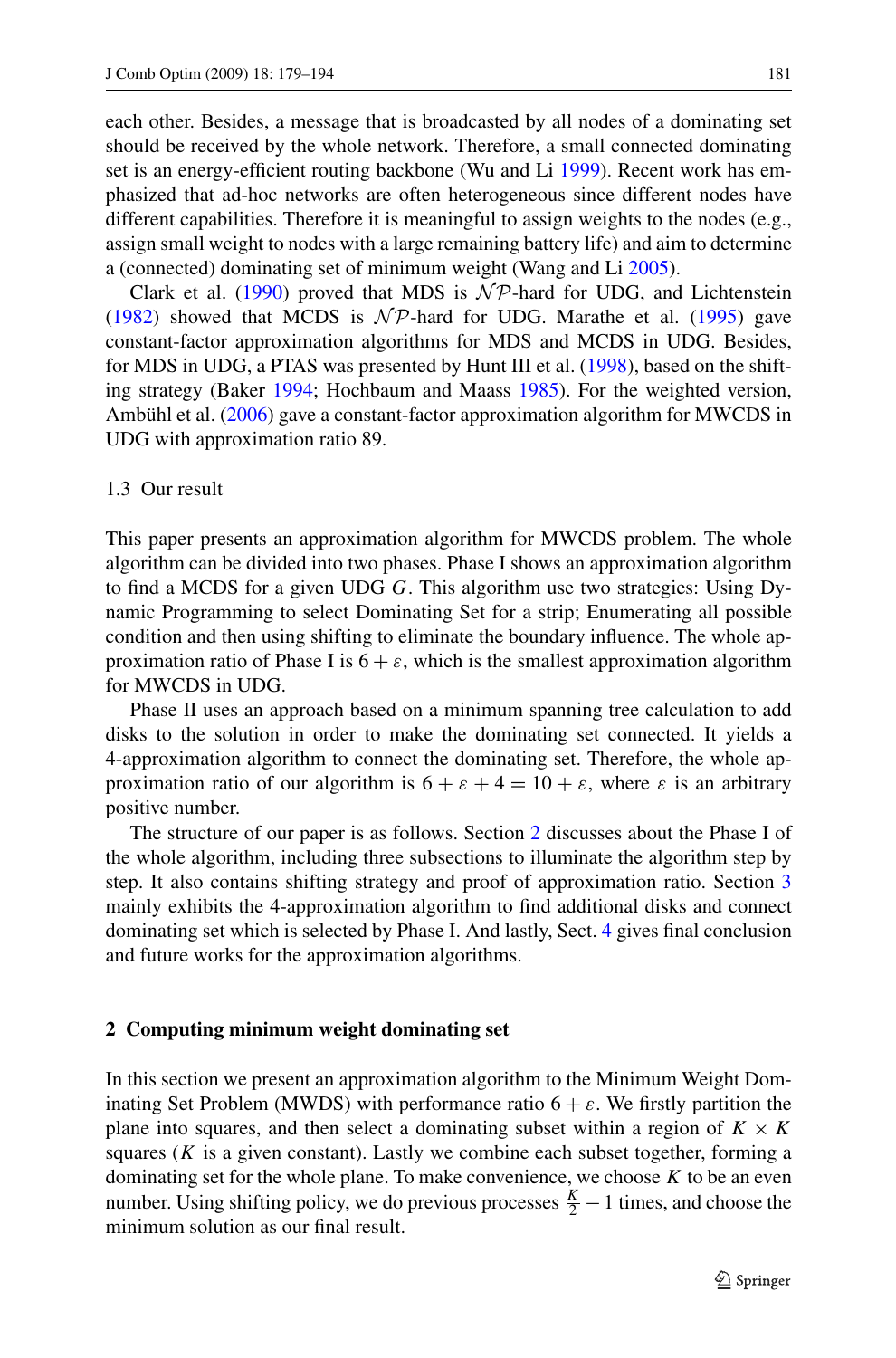### <span id="page-3-0"></span>2.1 Partition

Given a UDG *G* containing *n* disks in the plane. Let  $\mu < \sqrt{2}$  be a real number which is sufficiently close to  $\sqrt{2}$ , say  $\mu = 1.4$ . Partition the area into squares with side length  $\mu$ . If the whole area has boundary  $P(n) \times Q(n)$ , where  $P(n)$  and  $Q(n)$  are two polynomial functions on *n*, then given the integer even constant *K*, and let  $K \times K$ squares form a Block, our partition will have at most  $(\frac{P(n)}{K} + 1) \times (\frac{Q(n)}{K} + 1)$ Blocks. We will discuss algorithm to compute minimum weight dominating subset for each block firstly, and then combine them together.

## 2.2 MWDC in  $K \times K$  squares

Assume each Block *B* has  $K^2$  squares  $S_{ij}$ , for  $i, j \in \{0, 1, ..., K - 1\}$ . Let  $V_{ij}$  be the set of disks in  $S_{ij}$ . If we have a dominating set *D* for this Block, then for each square  $S_{ij}$ , it's corresponding dominating set is (1): either a disk from inside  $S_{ij}$  (since  $dist(d, d') \leq 2$  for any two disks within this square), or (2): a group of disks from neighbor region around  $S_{ij}$ , the union of which can cover all disk centers inside the square. Then if we want to select minimum weight dominating set, for each square we will have two choice. However, instead of selecting dominating set square by square, we hope to select them strip by strip to avoid repeated computation for some disks. For this purpose, we have the following lemmas.

**Lemma 1** (Ambühl et al. [2006\)](#page-15-0) *Let P be a set of points located in a strip between lines*  $y = y_1$  *and*  $y = y_2$  *for some*  $y_1 < y_2$ *. Let D be a set of weighted disks with uniform radius whose centers are above the line*  $y = y_2$  *or below the line*  $y = y_1$ . *Furthermore*, *assume that the union of the disks in D covers all points in P* . *Then a minimum weight subset of D that covers all points in P can be computed in polynomial time*.

The proof of result for Lemma 1 is in fact constructive. It gives a polynomial time algorithm by dynamic programming. It says that as long as the set of centers *P* in a horizontal strip can be dominated by a set of centers *D* above and/or below the strip, then an optimal subset of *D* dominating *P* can be found in polynomial time.

Our next work is to select some disks for each square within a strip so that those disks can be covered by disks from the upper and lower strips. To better illuminate the strategy, we divide the neighbor parts of  $S_{ij}$  into eight regions  $UL$ ,  $UM$ , *UR, CL, CR, LL, LM, LR* as shown in Fig. [1](#page-4-0). The four line forming  $S_{ij}$  are  $x = x_1$ ,  $x = x_2$ ,  $y = y_1$  and  $y = y_2$ . Denote by *Left* = *UL* ∪ *CL* ∪ *LL*, *Right* = *UR* ∪ *CR* ∪ *LR*,  $Up = UL \cup UM \cup UR$ ,  $Down = LL \cup LM \cup LR$ . After that, we will have Lemma 2.

**Lemma 2** *Suppose*  $p \in V_i$  *is a disk in*  $S_i$  *which can be dominated by a disk d* ∈ *LM*. *We draw two lines*  $p_l$  *and*  $p_r$ , *which intersect*  $y = y_1$  *by angle*  $\frac{\pi}{4}$  *and*  $\frac{3\pi}{4}$ *. Then the shadow*  $P_{LM}$  *surrounded by*  $x = x_1, x = x_2, y = y_1, p_l$  $x = x_1, x = x_2, y = y_1, p_l$  $x = x_1, x = x_2, y = y_1, p_l$  *and*  $p_r$  (*shown in Fig. 2*) *can also be dominated by d*. *Similar results can be hold for shadow PUM*, *PCL and PCR*, *which can be defined with a rotation*.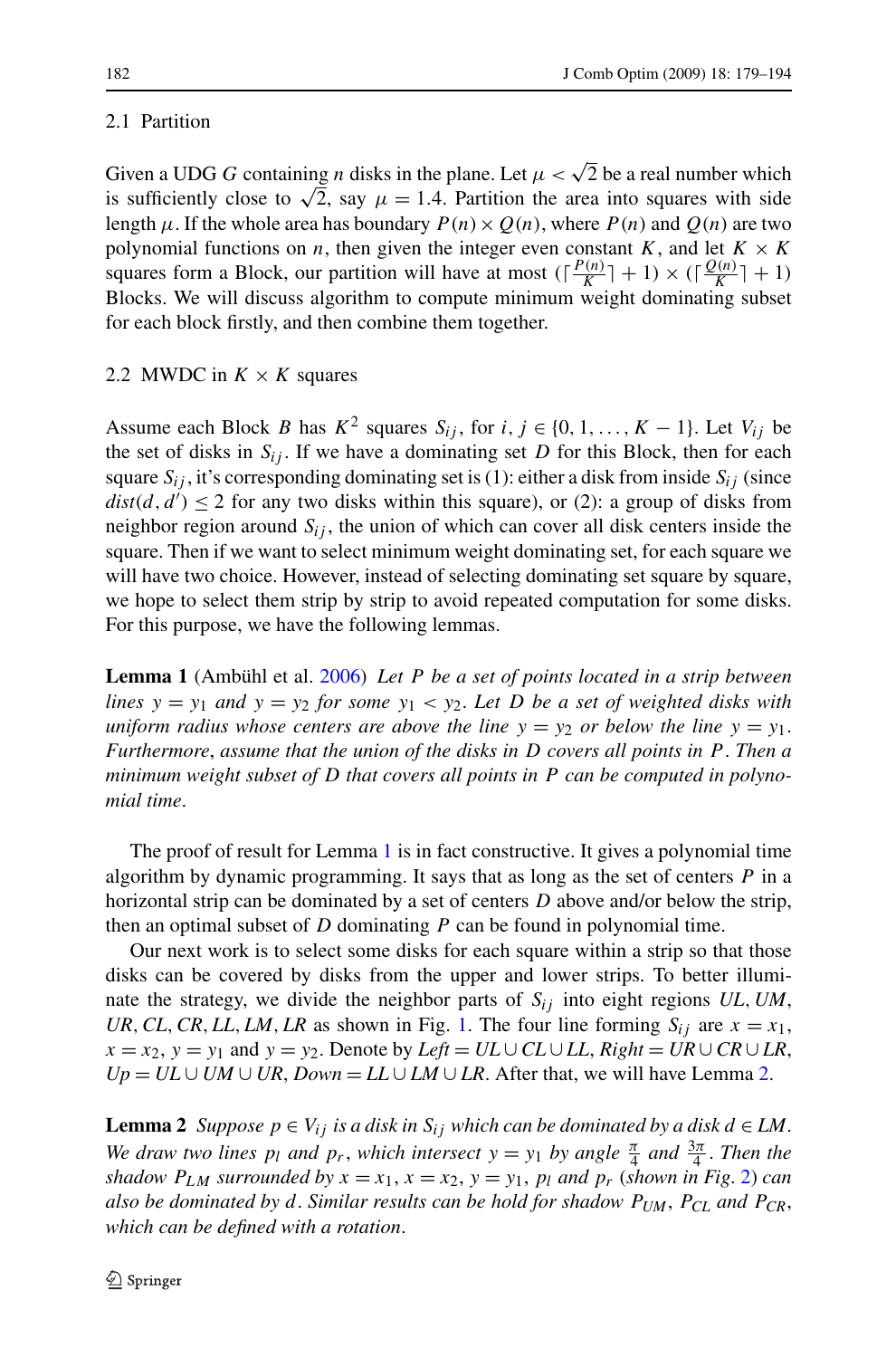<span id="page-4-0"></span>



 $x = x_1$ 

 $x = x_2$ 

**Fig. 2** Different shape for shadow *PLM*

*Proof* We split shadow  $P_{LM}$  into two half with vertical line  $x = x_p$ , where  $x_p$  is *x*-coordinate of disk *p*. Then we prove that the right half of  $P_{LM}$  can be covered by *d*. The left half can be proved symmetrically. Let *o* be intersection point of  $x = x_p$ and  $y = y_1$ , *a* that of  $p_r$  and  $x = x_2$  (or  $p_r$  and  $y = y_1$ ), and *b* that of  $x = x_2$  and *y* = *y*1. Intuitionally, the right half can be either a quadrangle *pabo* or a triangle *pao*. We will prove both cases as follows.

*Quadrangle case* Draw the perpendicular line of the line segment *pa*, namely *pm*. When *d* is under  $p_m$  as in Fig. [3](#page-5-0)a, we will have  $dist(d, a) \leq dist(p, d) \leq 2$ . Besides, it is trivial that  $dist(d, o)$  and  $dist(d, b)$  are all  $\lt 2$ . Thus *d* can cover the whole quadrangle. When *d* is above the line  $p_m$  as in Fig. [3b](#page-5-0), we draw an auxiliary line  $y = y_a$  parallel with  $y = y_1$ , and  $x = x_d$  intersecting  $y = y_a$  at point *c*. Since *d* lies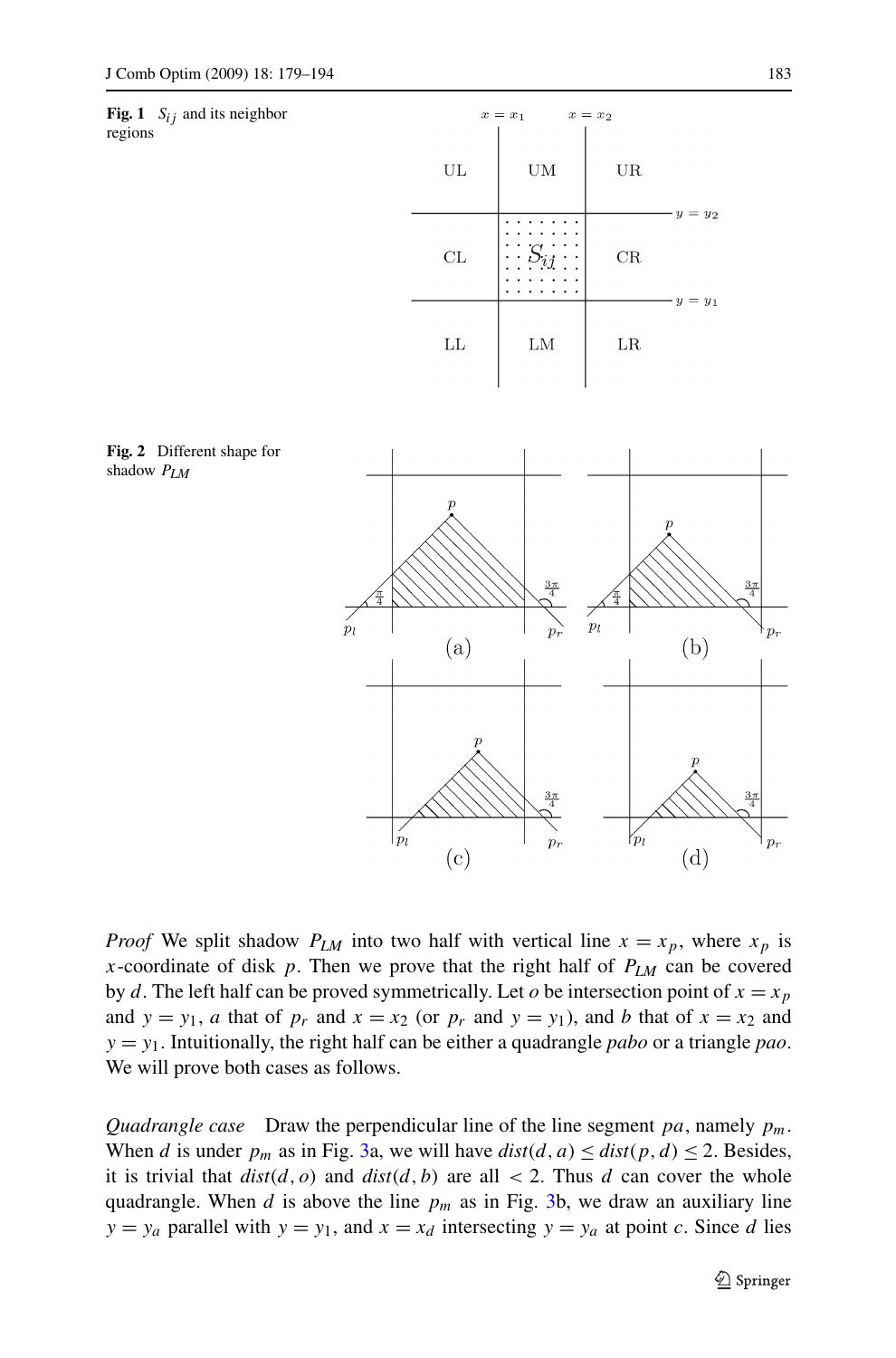<span id="page-5-0"></span>

above  $p_m$ , ∠*cad*  $\leq \pi/4$ , and thus

$$
dist(d, a) = \frac{dist(c, a)}{\cos \angle cad} < \frac{\sqrt{2}}{\cos \frac{\pi}{4}} = 2.
$$

Note that both  $dist(d, o)$  and  $dist(d, b)$  are less than 2, *d* can cover the whole quadrangle.

*Triangle case* Similarly, draw  $p_m$  as above. The proof remains when *d* is under  $p_m$  (see Fig. 3c). When *d* is above  $p_m$  as in Fig. 3d, we draw auxiliary line  $x = x_d$ intersecting  $y = y_1$  at *c*. Then we will get the same conclusion.

With help of Lemma [2](#page-3-0), we can select a region from  $S_{ij}$ , where the disks inside this region can be covered by disks from *Up* and *Down* neighbor area. We name this region as "sandglass", with formal definition as follows:

**Definition 1** (Sandglass) If *D* is a dominating set for square  $S_{ij}$  and  $D \cap V_{ij} = \emptyset$ , then there exists a subset  $V_M \subseteq V_{ij}$  which can only be covered by disks from *UM* and *LM* (we can set  $V_M = \emptyset$  if there's no such disks). Choose  $V_{LM} \subseteq V_M$  the disks that can be covered by disks from *LM*, draw  $p_l$  and  $p_r$  line for each  $p \in V_{LM}$ . Choose the leftmost  $p_l$  and rightmost  $p_r$  and form a shadow similar as that in Lemma [2](#page-3-0). Symmetrically, choose *VUM* and form a shadow with leftmost and rightmost lines. The union of the two shadows form a "sandglass" region *Sandij* of *Sij* . (See Fig. [4a](#page-6-0), where solid circle represents  $V_{LM}$ , while hollow circle represents  $V_{UM}$ ) Fig. [4b](#page-6-0), c, d give other possible shapes of *Sandij* .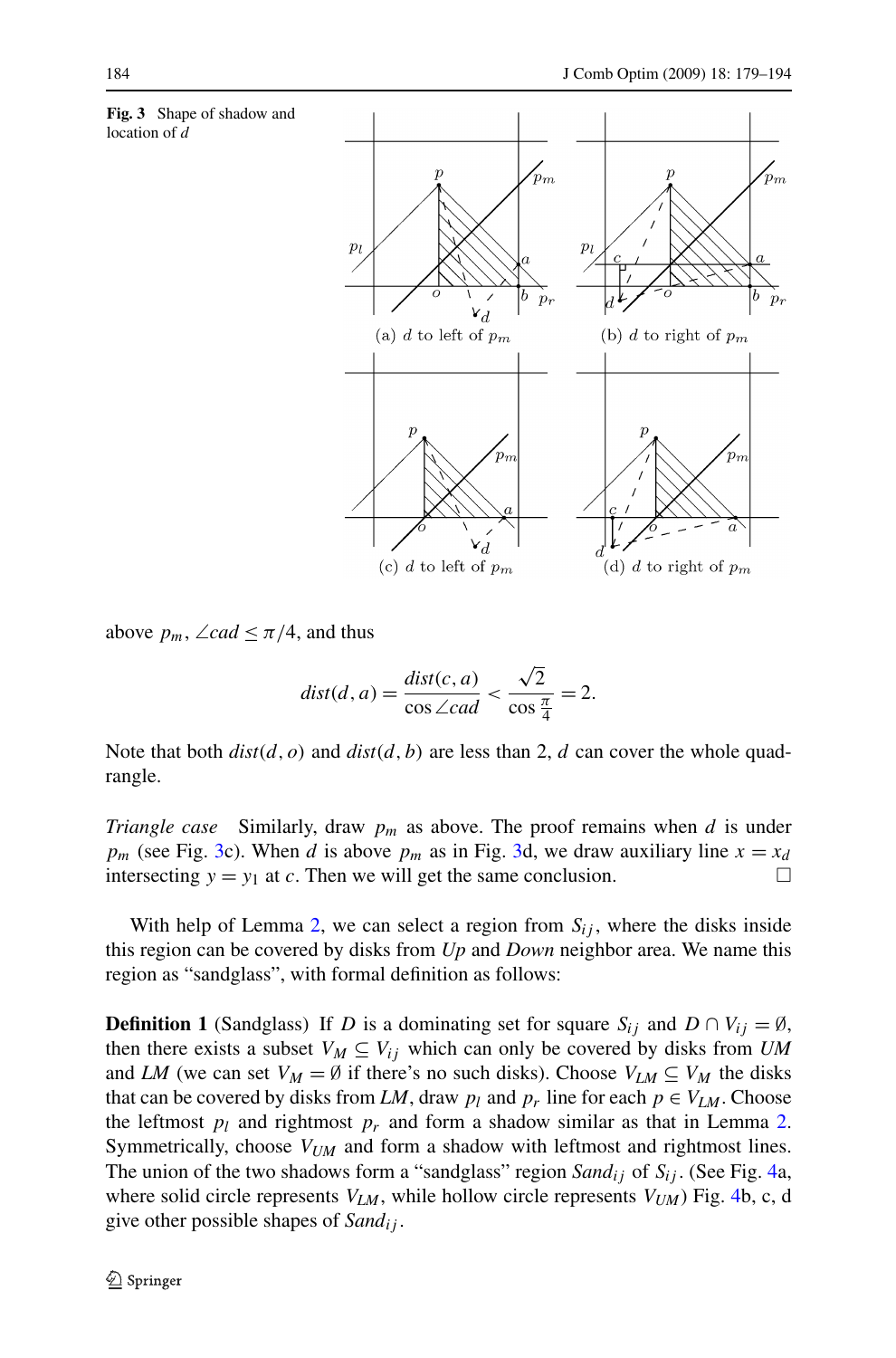<span id="page-6-0"></span>

**Lemma 3** *Suppose D is a dominating set for*  $S_{ij}$ *, and Sand<sub>ij</sub>'s are chosen in the above way*. *Then any disks in Sandij can be dominated by disks only from neighbor region Up* ∪ *Down*, *and disks from Sij* \ *Sandij can be dominated by disks only from neighbor region Left* ∪ *Right*.

*Proof* Suppose to the contrary, there exits a disk  $d \in Sand_{ij}$  which cannot be dominated by disks from  $Up \cup Down$ . Since *D* is a dominating set, there must be a  $d' \in CL \cup CR$  which dominates *d*. Without loss of generality, assume *d* belongs to lower half of the sandglass which is formed by  $p_1$  and  $p_2$ , and let  $d' \in CL$  (see Fig. [5\)](#page-7-0). Based on our assumption, *d* cannot locate in *p*1's triangle shadow to *Down* region (otherwise since  $p_1$  can be dominated by a disk from *LM*, *d* can also be dominated by this disk). We then draw  $d_l$  and  $d_r$  to CL region and form a shadow to CL. Then by Lemma [2](#page-3-0) every disk from this shadow can be dominated by *d* . Obviously  $p_1$  belongs to this region, but  $p_1$  is a disk which cannot be dominated by disks from *CL*, a contradiction. □

Till now we already find "sandglass" region in which disks can be dominated by disks only from  $Up$  and *Down* regions. In our algorithm, for each square  $S_{ij}$ , we can firstly decide whether to choose a disk inside this square as dominating set, or to choose a dominating set from its neighbor region. If we choose latter case, the algorithm will randomly select 4 disks  $d_1$ ,  $d_2$ ,  $d_3$  and  $d_4$  from  $S_{ij}$  and make corresponding sandglass (we can also choose less than 4 disks to form the sandglass). By enumeration of all possible sandglasses including the case of choosing one disk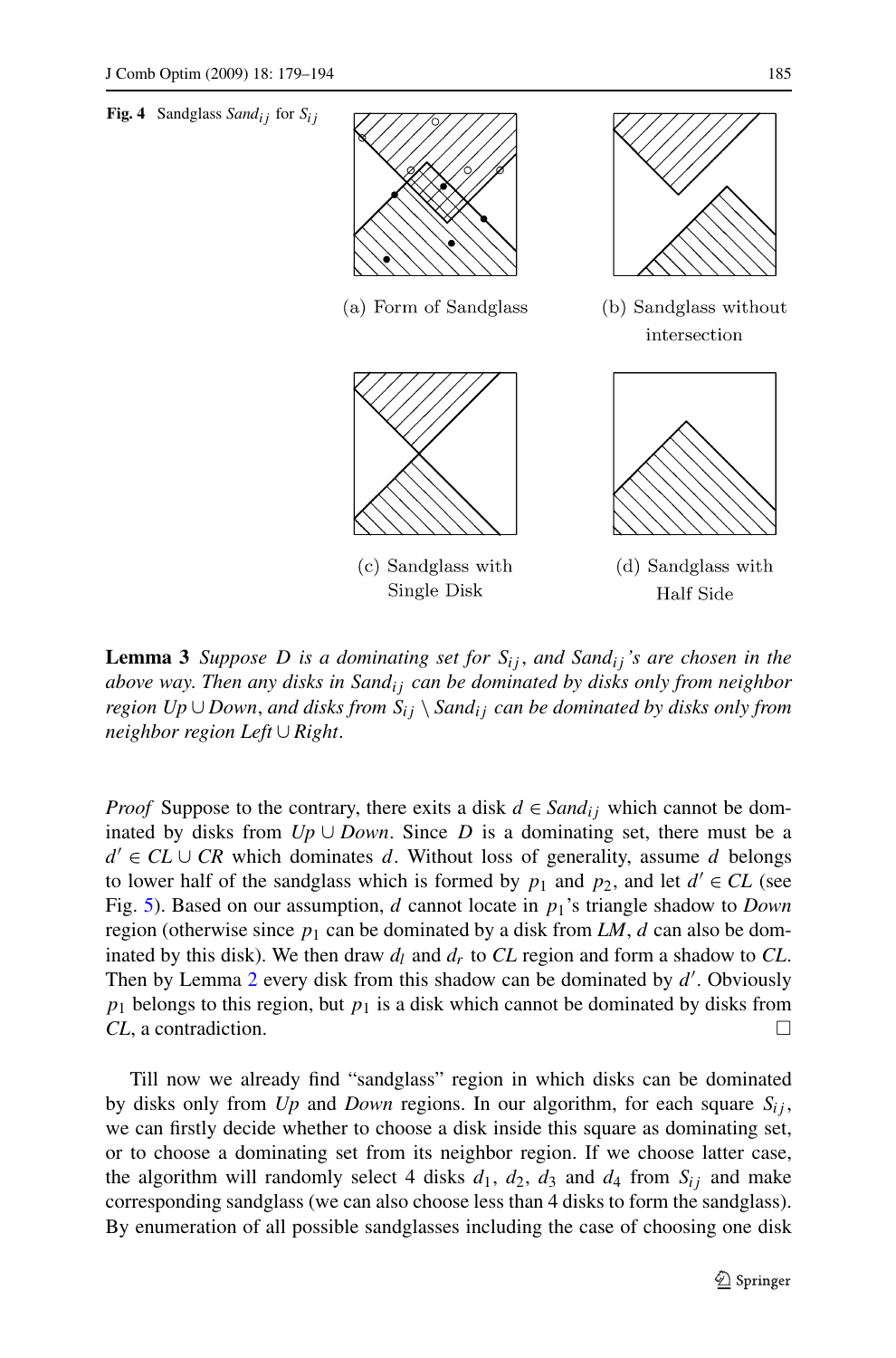#### <span id="page-7-0"></span>**Fig. 5** Proof for sandglass



**Fig. 6** Block selection

inside the square, for all squares within  $K \times K$  area, there are at most  $\left[\sum_{i=0}^{4} C_{n}^{i}\right]$ .  $2^{i}$ ]<sup> $K^{2}$ </sup> choices (*n* is the number of disks), which can be calculated within polynomial time. Besides, when consider choosing dominating set from neighbor regions, we should also include regions around this  $K \times K$  areas such that we will not miss disks outside the region. Therefore, we should consider  $(K + 4) \times (K + 4)$  area, where the inner region is our selected block and the surrounding four strips are the assistance (shown as Fig.  $6$ ).

|                                                                                    | <b>Algorithm 1:</b> Calculate MWDS in $K \times K$ squares                    |  |
|------------------------------------------------------------------------------------|-------------------------------------------------------------------------------|--|
| Step 1                                                                             | For each $S_{ij}$ , choose its sandglass or select a $d \in S_{ij}$ .         |  |
| Step 2                                                                             | If $d \in S_{ij}$ is selected, then remove d and all disks                    |  |
|                                                                                    | dominated by $d$ .                                                            |  |
|                                                                                    | Step 3 For each strip $\bigcup_{i=1}^{K} S_{ij}$ from $i = 1$ to K, calculate |  |
|                                                                                    | dominating set for the union of disks in the sandglasses.                     |  |
|                                                                                    | Step 4 For each strip $\bigcup_{i=1}^{K} S_{ij}$ from $j = 1$ to K, calculate |  |
|                                                                                    | dominating set for the remaining disks not covered by Step 3.                 |  |
| The Union of disks chosen in the above steps form a MWDS for $K \times K$ squares. |                                                                               |  |

## 2.3 MWDC for the whole region

As discussed above, if our plane has size  $P(n) \times Q(n)$ , then there are at most  $(\lceil \frac{P(n)}{K} \rceil + 1) \times (\lceil \frac{Q(n)}{K} \rceil + 1)$  Blocks in the plane. We name each block  $B^{xy}$ , where  $0 \le x \le \lceil \frac{P(n)}{K} \rceil + 1$  and  $0 \le y \le \lceil \frac{Q(n)}{K} \rceil + 1$ . Then, using Algorithm 1 to calculate dominating set for each block, and by combining them together, we obtain a dominating set for our original partition.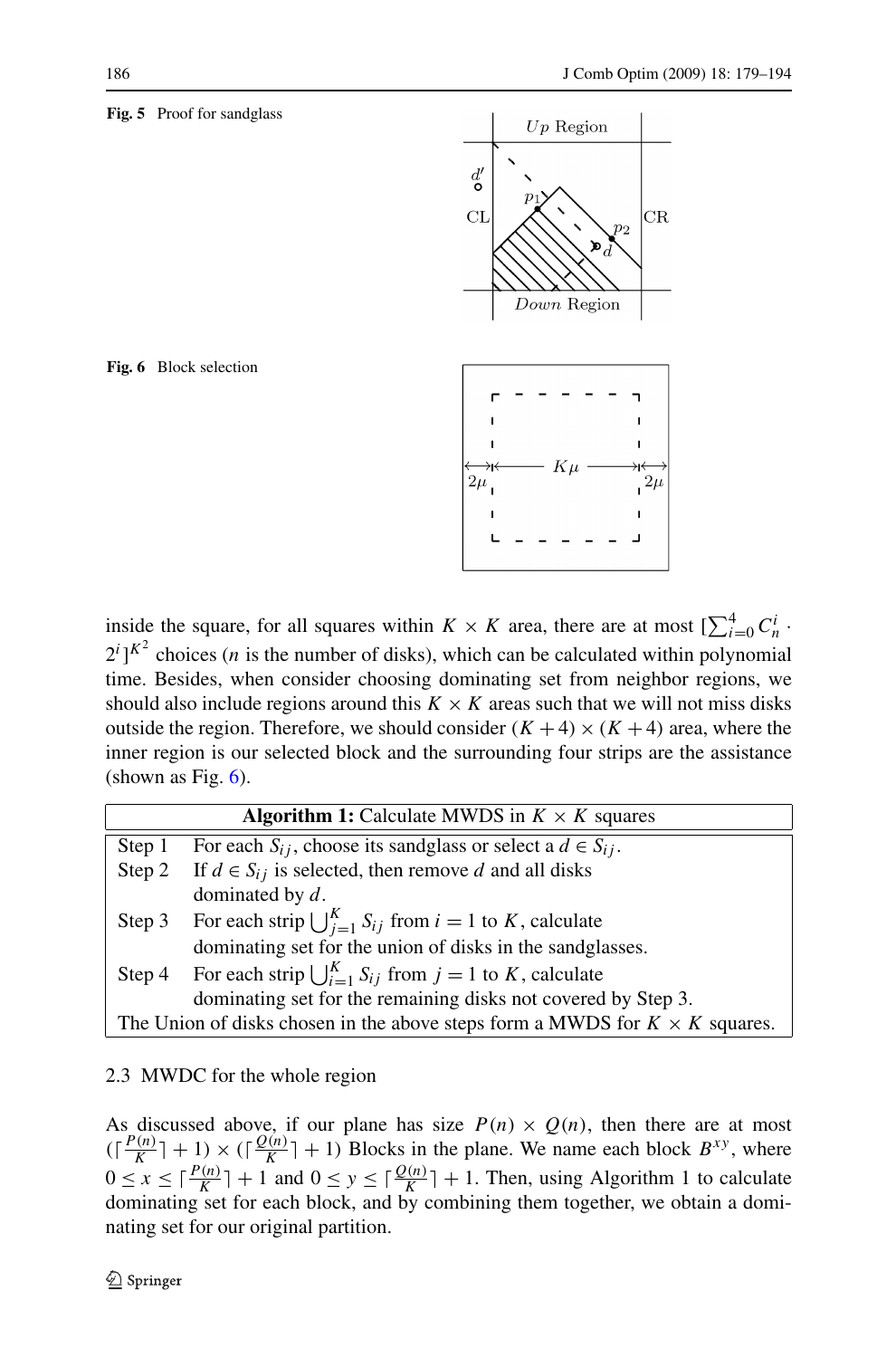#### <span id="page-8-0"></span>**Fig. 7** Move blocks



Next, we move our blocks to different positions by shifting policy. Move every block two squares right and two squares up to its original position, which can be seen from Fig. 7. Then calculate dominating set for each block again, and combine the solution together. We do this process  $\frac{K}{2}$  times, choose the minimum solution as our final result. The whole process can be shown as Algorithm 2.

|                                               | <b>Algorithm 2:</b> Calculate MWDS for the whole plane            |  |
|-----------------------------------------------|-------------------------------------------------------------------|--|
| Step 1                                        | For a certain partition, calculate MWDS for each block $B^{xy}$ , |  |
|                                               | sum the weight of MWSD for each block and form a solution.        |  |
| Step 2                                        | Move each block to two squares to the right and two squares       |  |
|                                               | to the top of the original block.                                 |  |
| Step 3                                        | Repeat Step 1 for new partition, get a new solution.              |  |
| Step 4                                        | Repeat Step 2 for $\lceil \frac{K}{2} \rceil$ times, and          |  |
|                                               | choose the minimum solution among those steps.                    |  |
| The solution from Step 4 is our final result. |                                                                   |  |

## 2.4 Performance ratio

In the following, we extend our terminology 'dominate' to points (a point is a location which is not necessarily a disk). A point *p* is *dominated* by a set of disks if the distance between  $p$  and at least one center of the disks is not more than 2. We say an area is *dominated* by a set of disks if every point in this area is dominated by the set of disks. Let *OPT* be optimal solution for our problem and *w(OPT)* the weight of optimal solution.

**Theorem 1** *Algorithm* 2 *always outputs a dominating set with weight within* 6 + *ε times of the optimum one*.

*Proof* Our proof mainly has two phases. The first phase analyzes that our Algorithm 1 gives a 6-approximation for disks in  $K \times K$  squares. The second phase proves that result from algorithm 2 is less than  $(6 + \varepsilon) \cdot w(OPT)$ .

*Phase 1* If a disk has radius 2, and our partition has side length  $\mu < \sqrt{2}$ , then a disk may dominate disks from at most 16 squares, which can be shown from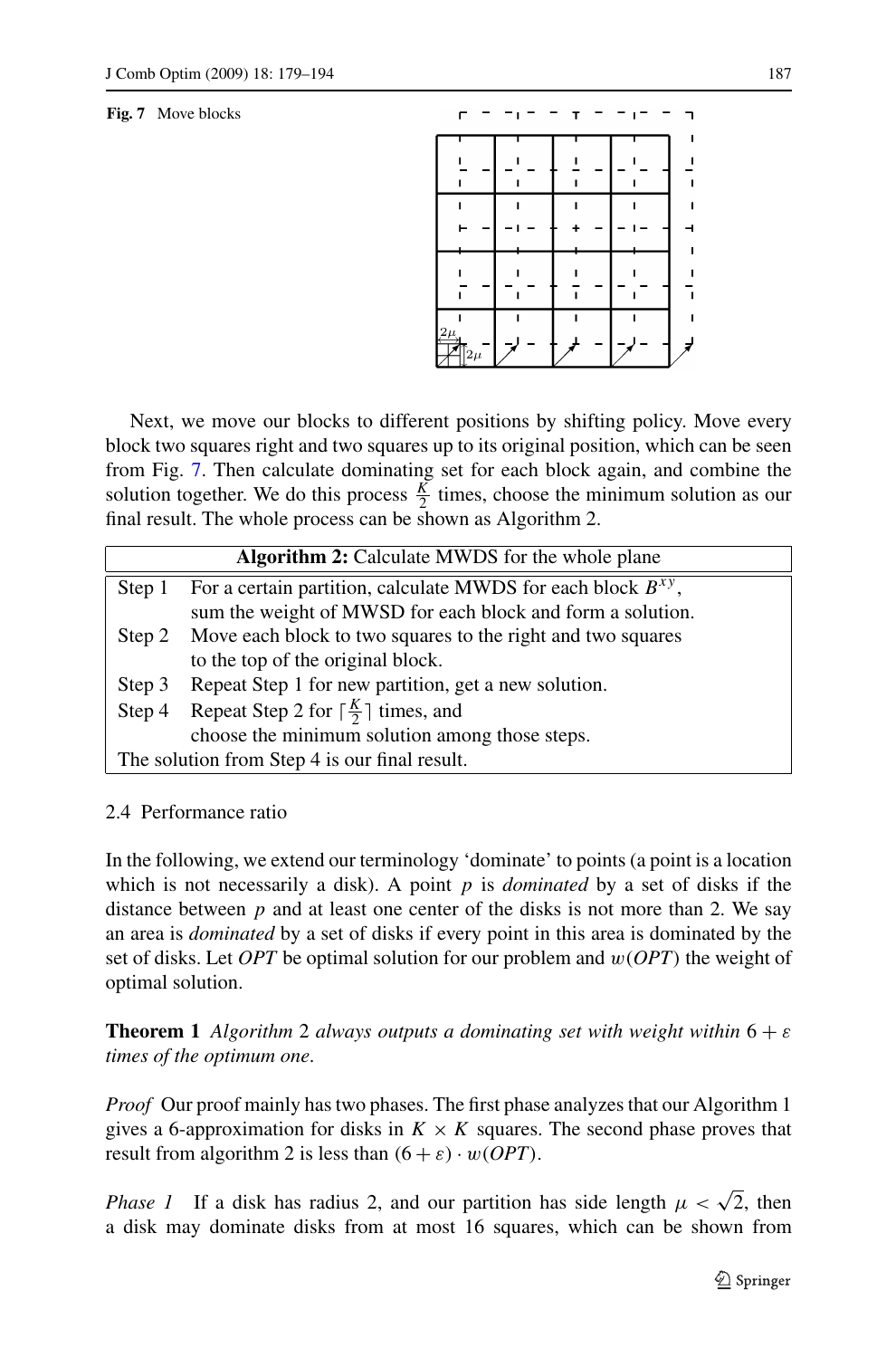

Fig. 8. Simply, if a disk in *OPT* is used to dominate the square it belongs to, then we will remove this disk before calculating MWDS for strips. Therefore it will be used only once. If a disk is not used to dominate the square containing it, then it may be used 3 times in calculating its 3 horizontal neighbor strips  $(H_1, H_2)$  and  $H_3$ as shown in Fig. 8), and another 3 times in calculating its 3 vertical neighbor strips  $(V_1, V_2$  and  $V_3$  in Fig. 8). Therefore, Algorithm 1 is a 6-approximation for each block.

*Phase 2* Now we consider the disks in side strips for a block. As discussed above, when calculating MWDS for a strip, we may use disks within  $(K + 2) \times (K + 2)$ squares. Therefore, we can divide a block  $B^{(xy)}$  into three kinds of squares, just as shown in Fig. [9](#page-10-0) ( $0 \le x \le \lceil \frac{P(n)}{K} \rceil$ , and  $0 \le y \le \lceil \frac{Q(n)}{K} \rceil$ ). If a disk belongs to inner part  $A$  of  $B^{(xy)}$ , it will be used at most 6 times during calculating process. We name those disks as  $d_{in}$ . If a disk belongs to side part B of  $B^{(xy)}$ , it may be used at most 5 times for calculating  $B^{(xy)}$ , but it may used at most 4 times when calculating  $B^{(xy)}$ 's neighbor block. We name those disks as *dside*. If a disk belongs to corner squares C of  $B^{(xy)}$ , it may be used at most 4 times for calculating  $B^{(xy)}$ , and at most 8 times for neighbor blocks. We name those disks as *dcorner* . In addition, we know that during shifting process a node can stay at most 4 times in side or corner square. If we name *l* as the *l*th shifting, then our final solution will have the following inequality:

$$
W(Solution) = \min_{l} \left\{ \sum_{Sol_l} [6w(d_{in}^l) + 9w(d_{side}^l) + 12w(d_{corner}^l)] \right\}
$$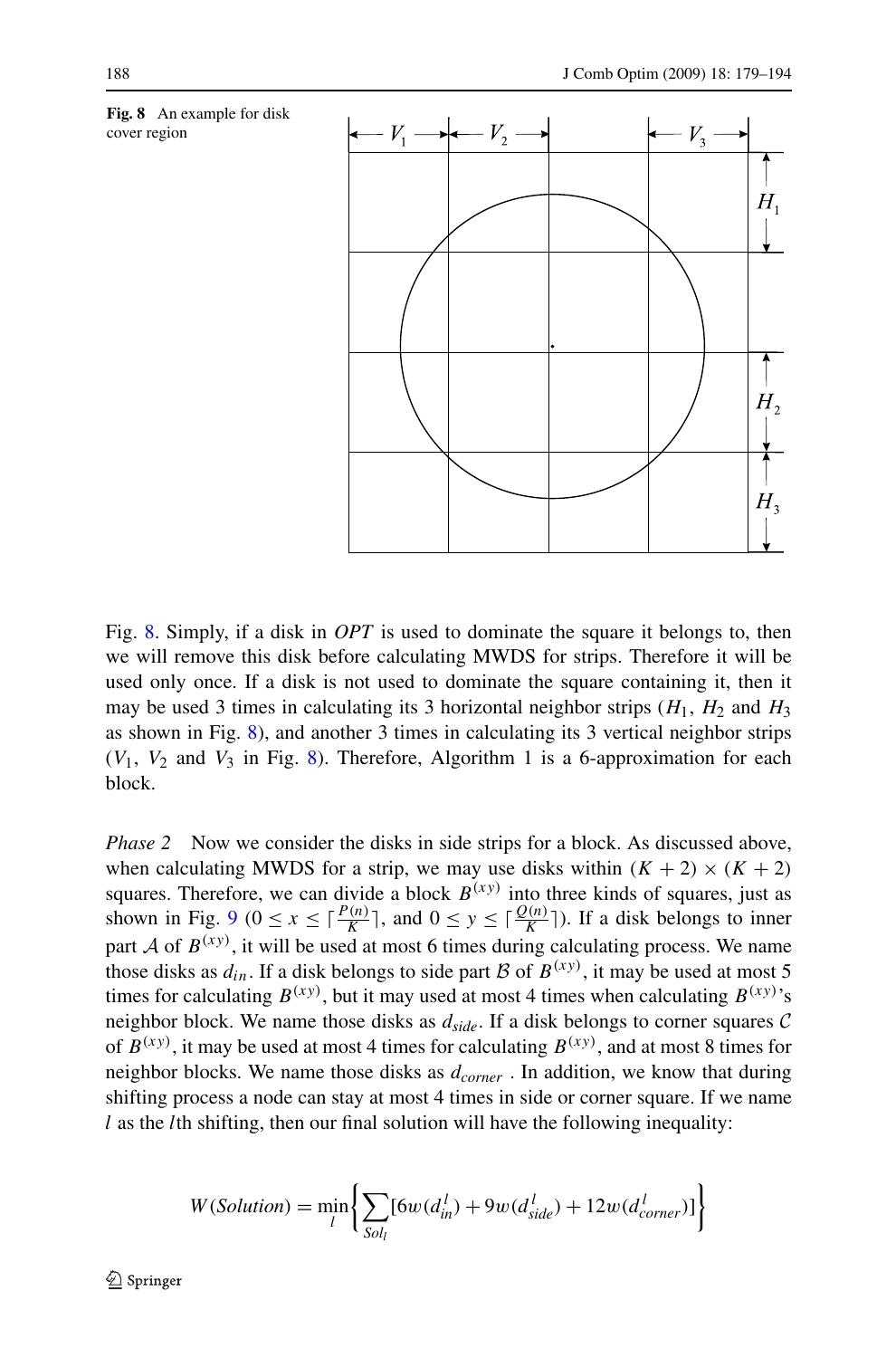<span id="page-10-0"></span>**Fig. 9** Divide block  $B^{(xy)}$  into 3 parts

| $\cal C$         | $2\mu$ | B | $2\mu$ | $\boldsymbol{C}$  |
|------------------|--------|---|--------|-------------------|
| $-2\mu$          |        |   |        | $\leftarrow 2\mu$ |
| $\boldsymbol{B}$ |        | А |        | $\boldsymbol{B}$  |
| $\overline{C}$   |        | В |        | $\overline{C}$    |

$$
\leq \frac{1}{\frac{K}{2}} \sum_{l=0}^{\frac{K}{2}} \left\{ 6w(d_{in}^l) + 4 \cdot 12w(d_{side}^l + d_{corner}^l) \right\}
$$

$$
= 6w(OPT) + \frac{42}{\frac{K}{2}}w(OPT)
$$

$$
\leq (6 + \varepsilon)w(OPT)
$$

where  $\varepsilon = 42/\frac{K}{2}$  can be arbitrarily small when *K* is sufficiently large.

#### **3 Connected dominating set**

Having computed a dominating set *D* of *G*, the subgraph of *G* induced by *D*, denoted by *G*[*D*], is not necessarily connected. The vertex set of a connected component of *G*[*D*] is called a *cluster* of *D*, and the vertices in *D* are called *in-centers*, vertices in  $V(G) \setminus D$  are called *out-centers*. In the following, we are to add some out-centers to *D* such that the resulting new dominating set induces a connected subgraph of *G*.

A path *P* is said to connect two clusters  $C_1$  and  $C_2$  if the two ends of *P* are in  $C_1$ and  $C_2$  respectively and all internal vertices  $d_1, \ldots, d_t$  of  $P$  are out-centers. Denote such a path by  $C_1d_1 \ldots d_tC_2$ . The weight of *P* is  $w(P) = \sum_{j=1}^t w(d_j)$ .

Suppose  $C$  is the set of clusters of  $D$ . Construct an auxiliary graph  $H$  as follows: The vertices of  $H$  correspond to the clusters in  $C$ ; For every path  $P$  of length at most 3 in *G* which connects a cluster  $C_1 \in \mathcal{C}$  to another cluster  $C_2 \in \mathcal{C}$ , add an edge *e* between  $C_1$  and  $C_2$ , the out-centers on  $P$  are said to *define*  $e$ , the weight of  $e$  is the sum of the weights of the out-centers defining *e*.

| <b>Algorithm 3:</b> Connect clusters into MWCDS |                                                                               |  |  |  |
|-------------------------------------------------|-------------------------------------------------------------------------------|--|--|--|
|                                                 | Step 1 Construct the auxiliary graph H as described above. Set $D_1 = D$ .    |  |  |  |
|                                                 | Step 2 Compute a minimum spanning tree $T$ of $H$ .                           |  |  |  |
|                                                 | Step 3 For each edge $e \in E(T)$ , add the out-centers defining e to $D_1$ . |  |  |  |
| The solution from Step 3 is our final result.   |                                                                               |  |  |  |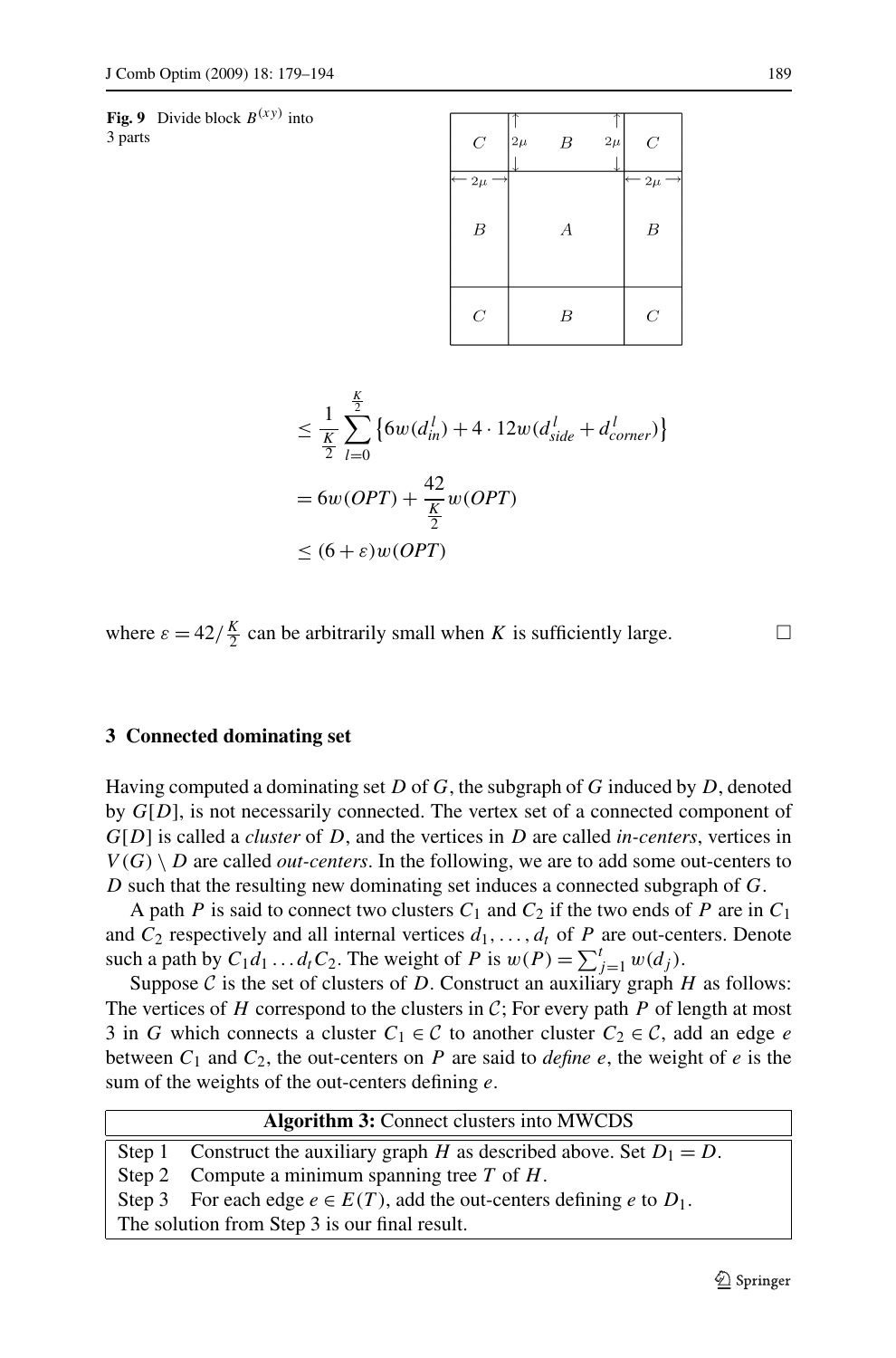<span id="page-11-0"></span>

**Fig. 10** The left is a disk of Type 2, the right is a disk of Type 5

We are to show that the total weight of the set of added out-centers is within 4 times of the optimal CDS. For this purpose, we need more terminologies. For a point *d* in the plane, denote by  $C(d, 2)$  the disk with center *d* and diameter 2. For a set of centers *U*, we say that a center *d* (or the corresponding disk *d*) is of *Type 1 with respect to U* if there exists exactly one 'imaginary' point  $d' \in C(d, 2)$  such that *d* is the only center in *U* which lies in the area  $C(d, 2) \cap C(d', 2)$ ; for  $2 \le i \le 5$ , a center *d* is of *Type i with respect to U* if there are exactly *i* imaginary points  $d_1, \ldots, d_i \in C(d, 2)$  such that  $\angle d_j \, d_j \rangle > \pi/3$  for any  $j_1, j_2 \in \{1, \ldots, i\}$  and  $j_1 \neq j_2$ , and for each  $j \in \{1, \ldots, i\}$ , *d* is the only center in *U* which lies in  $C(d, 2) \cap C(d_i, 2)$ . A center *d* which does not belong to any of the above five types is said to be of *Type 0 with respect to U*. The circles in Fig. 10 are two disks of Type 2 and Type 5 respectively, where solid points are centers of disks and small circles are 'imaginary' points, big dashed circles are the imaginary disks whose centers are the small circles. The idea of such a definition is that for a disk *d*, the larger the 'blank' area (no centers in this area is needed to be covered by disk *d*) is, the times that disk *d* is used repeatedly to connect different clusters is less.

A set of clusters  $\mathcal C$  is said to be connected through a set of centers  $U$  if adding  $U$ to the center set of  $C$  results in a connected graph.

**Lemma 4** *Let G be a connected graph*, *D be a dominating set of G*, C *be the set of clusters of D*, *and U be a set of centers such that* C *can be connected through U*. *Then there exists a set of paths* P *in G such that*

- (1) C *is connected through paths in* P,
- (2) *each path in* P *is of length at most* 3 *in G*, *and*
- (3)  $w(\mathcal{P}) \le 4w(V_0) + 3w(V_1) + 2w(V_2) + w(V_3)$ , where  $V_i \subseteq U$  is the set of centers *of Type i with respect to U*.

*Proof* It can be assumed that *U* does not contain any center in  $C$ . We prove the lemma by induction on |*U*|.

If  $|U| = 0$ , then C contains only one cluster, and the result is obviously true.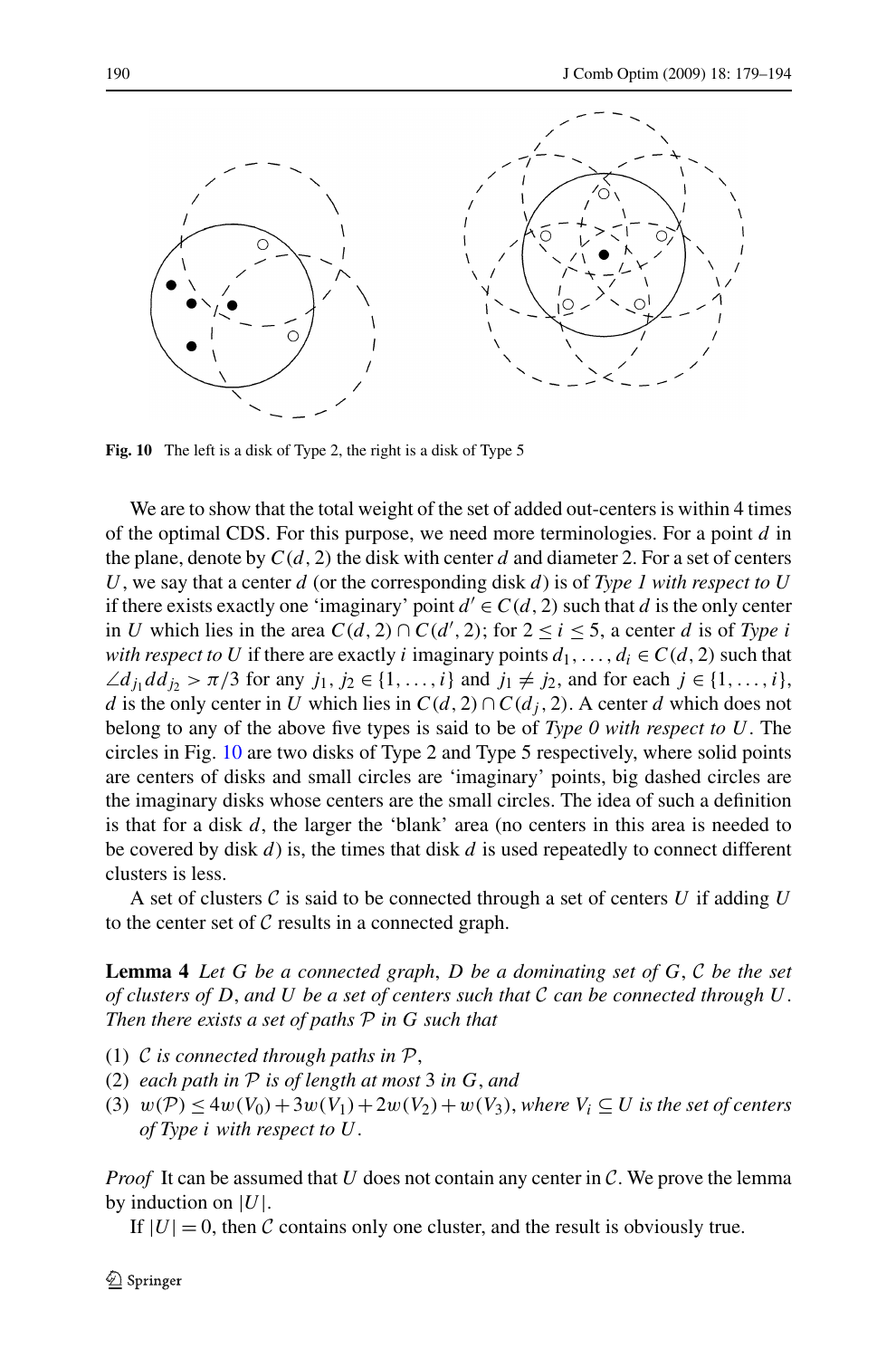#### **Fig. 11** The subgraph  $G'$  of  $G$



If  $|U| = 1$ , suppose  $U = \{d\}$ . If  $d \in V_i$ , then  $|C| \leq 5 - i$ . Suppose  $C =$ { $C_1, \ldots, C_{|\mathcal{C}|}$ }. Let  $\mathcal{P} = \{P_1, \ldots, P_{|\mathcal{C}|-1}\}$  where  $P_j = C_j dC_{j+1}$  ( $j = 1, \ldots, |\mathcal{C}|-1$ ). Then P clearly satisfies conditions (1), (2), and condition (3) follows from  $w(\mathcal{P}) =$  $(|\mathcal{C}| - 1)w(d) \leq (4 - i)w(V_i).$ 

Next, suppose  $|U| = k > 2$  and the result holds for smaller set of centers.

Let  $d$  be a center in  $U$  with the minimum weight. For a center  $d'$  and a cluster  $C \in \mathcal{C}$ , denote by  $dist(d', C) = min\{dist(d', c) \mid c \in C\}$ . We construct a subgraph  $G'$ of *G* by specifying the adjacency of centers in  $C(d, 2)$ : For each cluster  $C \in \mathcal{C}$  with  $C \cap C(d, 2) \neq \emptyset$ , join *d* to a center  $c \in C$  with  $dist(d, c) = dist(d, C)$ (< 2); for each center  $d' \in C(d, 2) \cap U$  with  $dist(d', C) \le 2$  for some  $C \in C$  with  $C \cap C(d, 2) \ne$ Ø, join *d'* to a center *c* ∈ *C* with  $dist(d', c) = dist(d', C)$ (≤ 2); all other centers in  $C(d, 2) \cap U$  are joined to *d*. This is illustrated in Fig. 11, where the dotted lines are edges in *G* but not in *G'*. Since *G'* is a connected subgraph of *G*, it suffices to find a desired set of paths  $P$  in  $G'$ . Suppose  $i_d$  is the integer such that  $d$  is of Type  $i_d$  with respect to *U*. We distinguish two cases.

*Case 1*  $t \leq 5 - i_d$ . Denote the connected components of  $G' - d$  by  $G_1, \ldots, G_t$ . Suppose, without loss of generality, that the first  $t_1$  components  $G_1, \ldots, G_{t_1}$  are connected to *d* through clusters  $C_1, \ldots, C_{t_1}$ , and the last  $t_2 = t - t_1$  components  $G_{t_1+1}, \ldots, G_t$  are connected to *d* through out-points  $d_{t_1+1}, \ldots, d_t$ . For each  $G_i$ , denote by  $U^{(j)} = V(G_j) \cap U$  and  $V_i^{(j)}$  the set of centers in  $U^{(j)}$  of Type *i* with respect to  $U^{(j)}$ . By induction hypothesis, there is a set of paths  $P_j$  in  $G_j$  satisfying conditions (1) to (3). In particular, condition (3) has the form

$$
w(\mathcal{P}_j) \le 4w(V_0^{(j)}) + 3w(V_1^{(j)}) + 2w(V_2^{(j)}) + w(V_3^{(j)}).
$$
 (1)

Note that for  $j \in \{t_1 + 1, \ldots, t\}$ , *d* is the only center in  $C(d, 2)$  which is adjacent with  $d_j$  in  $G'$ , hence  $d_j$  is the only center in  $U^{(j)}$  which lies in  $C(d, 2) \cap C(d_j, 2)$ . It follows that if  $d_j \in V_i$  with respect to *U*, then  $d_j \in V_{i+1}^{(j)}$  with respect to  $U^{(j)}$ . Summing up inequalities (1) over  $j = 1, \ldots, t$ , taking the above consideration into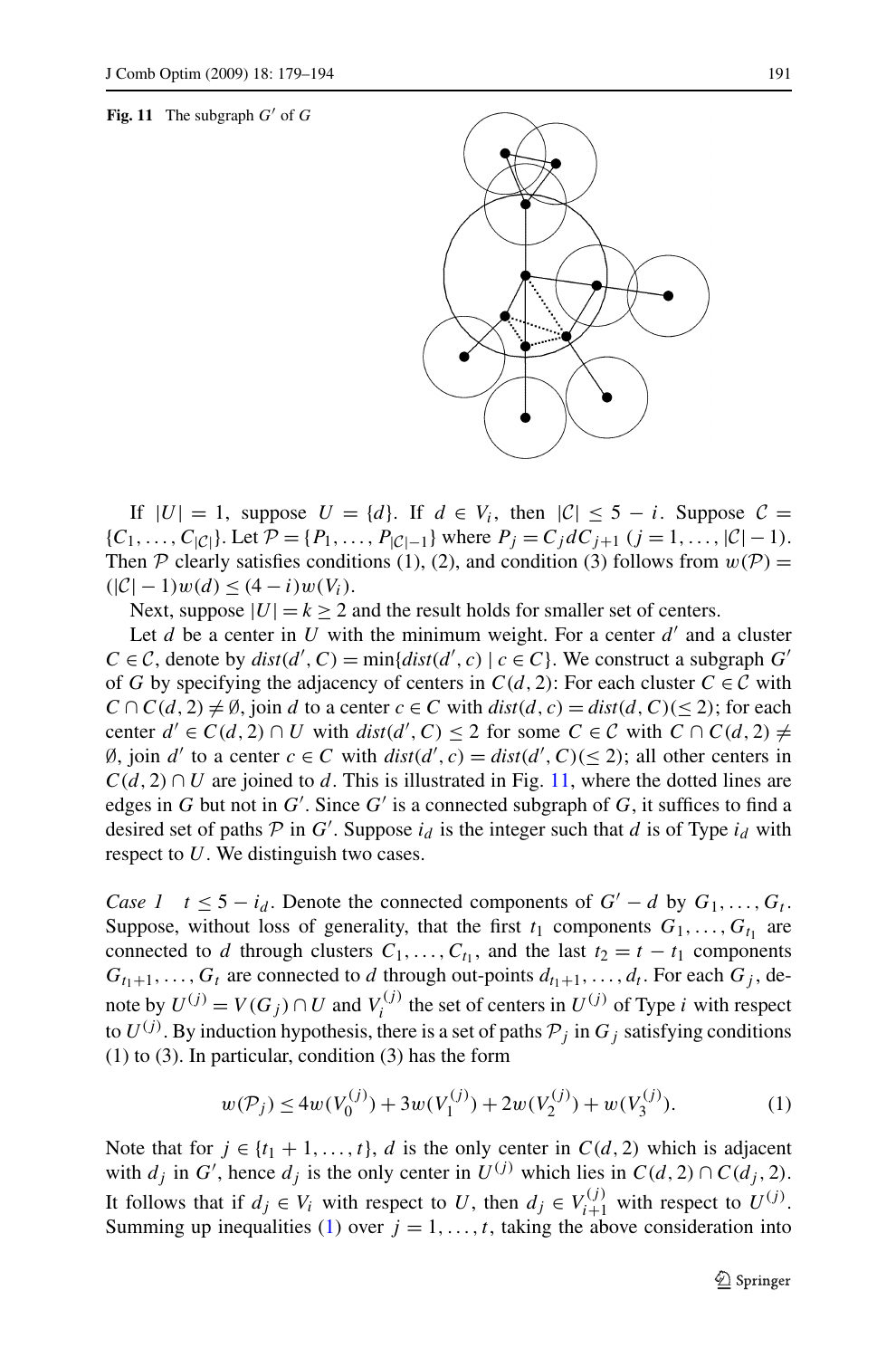account, we have

$$
\sum_{j=1}^{t} w(\mathcal{P}_j) \le 4w(V_0) + 3w(V_1) + 2w(V_2) + w(V_3) - \sum_{j=t_1+1}^{t} w(d_j) - (4 - i_d)w(d).
$$

Let P' be the set of paths  ${C_1 dC_j}_{j=2}^t \cup {C_1 d d_j C'_j}_{j=t_1+1}^t$ , where for  $j \in {t_1 + t_2}$ 1, ..., *t*},  $C'_{j}$  is a cluster with  $dist(d_j, C'_j) \leq 2$ . Then

$$
w(\mathcal{P}') = (t-1)w(d) + \sum_{j=t_1+1}^{t} w(d_j).
$$

Let  $P = (\bigcup_{j=1}^{t} P_j) \cup P'$ . Then

$$
w(\mathcal{P}) \le 4w(V_0) + 3w(V_1) + 2w(V_2) + w(V_3) + (t + i_d - 5)w(d).
$$

The result follows since  $t \leq 5 - i_d$  in this case.

*Case 2*  $t > 5 - i_d$ . In this case, there are two centers *d'* and *d''* in  $C(d, 2)$  which are joined to *d* in *G'*, and  $\angle d'dd'' < \pi/3$ . We claim that both *d'* and *d''* are in *U*. Otherwise, suppose  $d' \in C \in C$ , then by noting that  $dist(d', d'') < 2$ , it follows from the construction of  $G'$  that  $d''$  should be joined to  $C$  instead of  $d$ , a contradiction. Furthermore, one of  $\angle dd'd''$  and  $\angle dd''d'$  is greater than  $\pi/3$ , say  $\angle dd''d' > \pi/3$ . Let *G*<sup>*''*</sup> be the subgraph of *G'* by erasing the adjacency between centers in  $(C(d'', 2) \cap$  $C(d', 2)$ )  $\setminus C(d, 2)$  and *d''* (note that centers in this area remain their adjacency with *d*', hence *G*<sup>"</sup> is still connected). Let *G*<sub>1</sub> be the component of *G*<sup>"</sup> – *d* containing *d*<sup>"</sup>, and  $G_2 = G'' - G_1$ . For  $j = 1, 2$ , denote by  $U^{(j)} = V(G_j) \cap U$ , and  $V_i^{(j)}$  the set of centers in  $U^{(j)}$  of Type *i* with respect to  $U^{(j)}$ . Apply induction hypothesis to the connected subgraph graph  $G_j$ , we have a set of paths  $P_j$  connecting the clusters in *Gj* such that

$$
w(\mathcal{P}_j) \le 4w(V_0^{(j)}) + 3w(V_1^{(j)}) + 2w(V_2^{(j)}) + w(V_3^{(j)}).
$$

By the construction of  $G''$ , we see that if  $d''$  is of Type *i* in *G*, then  $d''$  is of Type  $i + 2$  in  $G_1$ . First, suppose  $d''$  is not of Type 3. Then

$$
w(\mathcal{P}_1) + w(\mathcal{P}_2) \le 4w(V_0) + 3w(V_1) + 2w(V_2) + w(V_3) - 2w(d'').
$$

Let  $P = P_1 \cup P_2 \cup \{Cdd''C''\}$ , where *C* is a cluster joined to *d* and *C''* is a cluster joined to  $d''$ . Then  $P$  satisfies conditions (1), (2) and

$$
w(\mathcal{P}) \le 4w(V_0) + 3w(V_1) + 2w(V_2) + w(V_3) - 2w(d'') + w(d) + w(d'').
$$

Then the result follows since  $w(d) \leq w(d'')$ . If *d'* is of Type 3, then *d* and *d'* are the only centers adjacent with  $d''$ , and thus  $G_1$  is a singleton. Then the analysis is similar to the above (but easier) by setting  $P = P_1 \cup \{Cdd''\}.$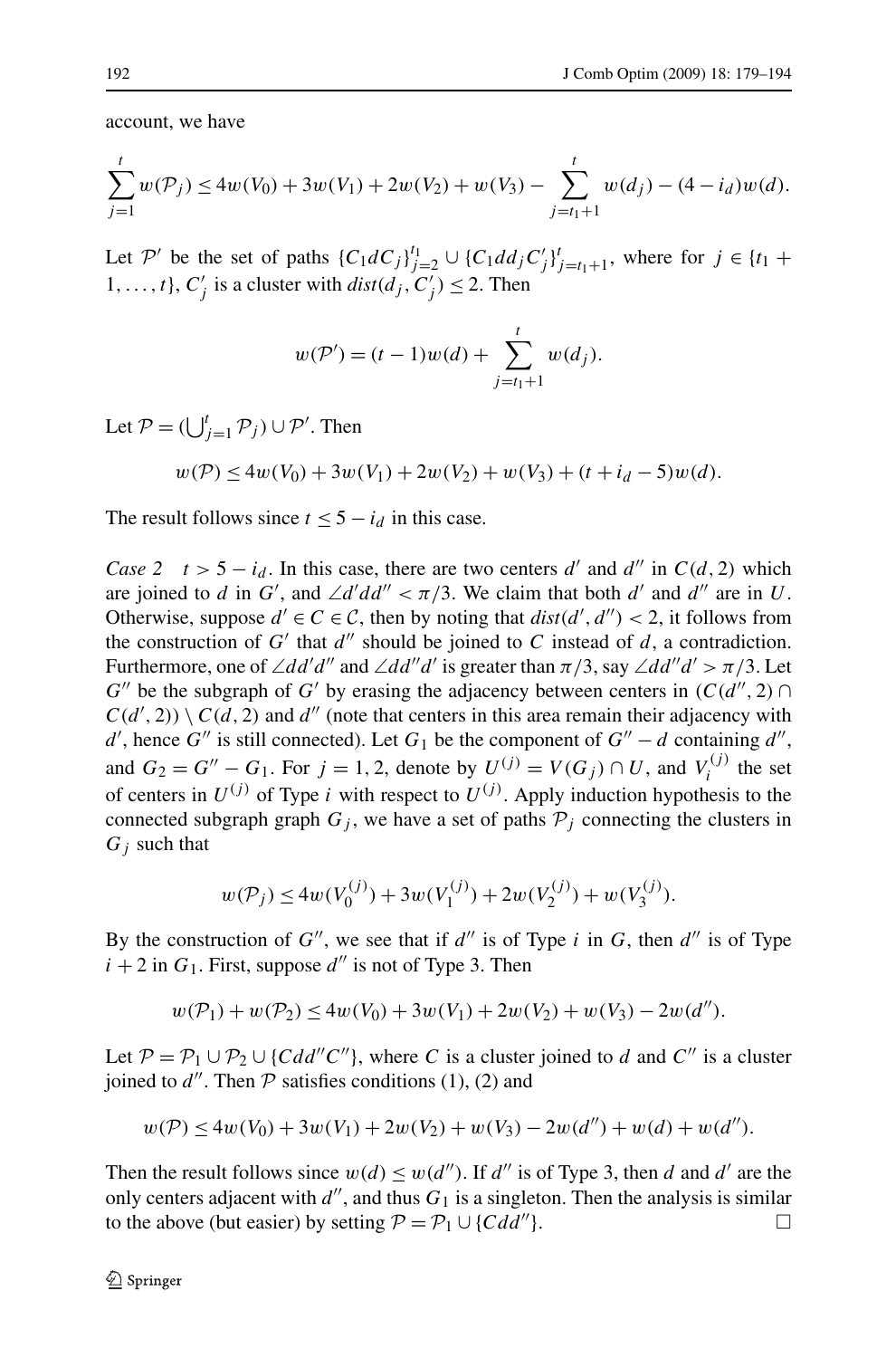<span id="page-14-0"></span>



**Theorem 2** *Let D be a dominating set and U be the set of centers added to D by Algorithm* 2. *Then*  $w(U) \leq 4w(OPT)$ , where OPT is the weight of an optimum *solution to MWCDS*.

*Proof* Let  $D^*$  be an optimal solution. Taking  $U = D^*$  in Lemma [4](#page-11-0), we have a set of paths P connecting the set of clusters of  $G[D]$ , and  $w(\mathcal{P}) \leq 4w(D^*)$ . This set of paths corresponds to a spanning subgraph of *H*. Since *U* is obtained from a minimum spanning tree *T* of *H*, and  $w(U)$  is exactly  $w(T)$  by the definition of  $w(e)$  for  $e \in$  $E(H)$ , we have  $w(U) \leq w(\mathcal{P})$ . The result follows.

The approximation ratio in Theorem 2 is tight in the following sense: Consider the unit disk graph in Fig. 12, every disk has weight 1. Then the optimum solution to WDS is the set of solid points, and the optimum solution to WCDS is the set of solid points plus the middle one. But by the 'spanning tree' strategy in Algorithm 3, the middle point is used exactly four times to connect different clusters.

Combining Theorems [1](#page-8-0) and 2, we have

**Theorem 3** *Algorithms* 1, 2, 3 *together give an approximation algorithm to MWCDS with performance ratio*  $10 + \varepsilon$ .

# **4 Conclusion**

In our paper we give a  $(10 + \epsilon)$ -approximation algorithm for Minimum Weight Connected Dominating Set in Unit Disk Graph, which greatly improves the 89 approximation algorithm given in (Ambühl et al. [2006\)](#page-15-0). Our main strategy is to partition the whole plane into squares, and form them into blocks. We compute MWDS for each block firstly, and then combine them together. After that, by shifting strategy, we avoid boundary influences and yield a  $(6 + \varepsilon)$ -approximation to MDS. Next, we use an algorithm to add some disks into existing dominating set, such that they can be connected. The approximation ratio of this step is 4, which is tight for using 'spanning tree' strategy. Hence, to reduce the whole approximation ratio, it may be more promising to improve on the first part.